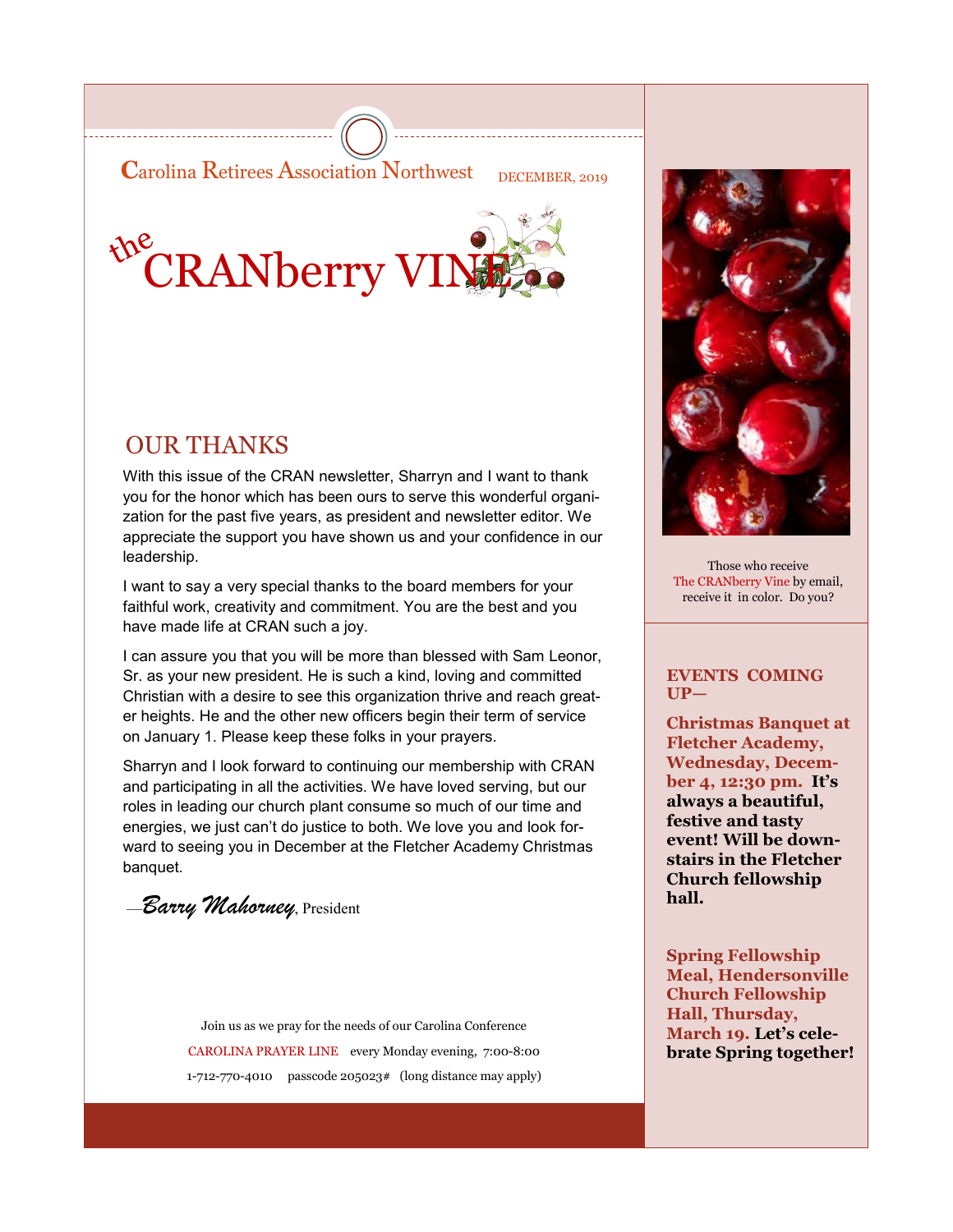

"Shoe shine, sir?" "Yes; I want my boots shined." "Then I would be glad to shine them, sir," said the boy.

 "Have I time to catch the Hudson River train?"

 "No time to lose, sir. But I can give you a good job before it pulls out. Shall I?"

 "Yes, my boy; don't let me be left." In two seconds the boy was on his knees and hard at work.

 "The train is going, sir," said the boy as he gave the

## YOU ARE INVITED TO CONTRIBUTE

This is your newsletter for you to enjoy reading and being a part of.

Whenever you come across something that is particularly inspirational to you, humorous or interesting, please think of your CRANberry Vine newsletter. This might be a short story, poem or just a one-liner. Share it. If you liked it, the rest of us would probably like it also.

Your contributions can be sent to the editor by email or snail mail whichever is most convenient for you. These will be inserted as appropriate and we have room.

# **OUR RETREAT—WHAT A DELIGHT!**

**<https://ronquick.zenfolio.com/cran>** This is your link for retrieving your portraits taken at the retreat.



**Betty Collins**, 95, died September 14, 2019. She and her husband, Orla, were the first rangers of Nosoca Pines Ranch and oversaw the building and construction of our beautiful camp! They had been married 64 years when he died. They are survived by 4 children, etc.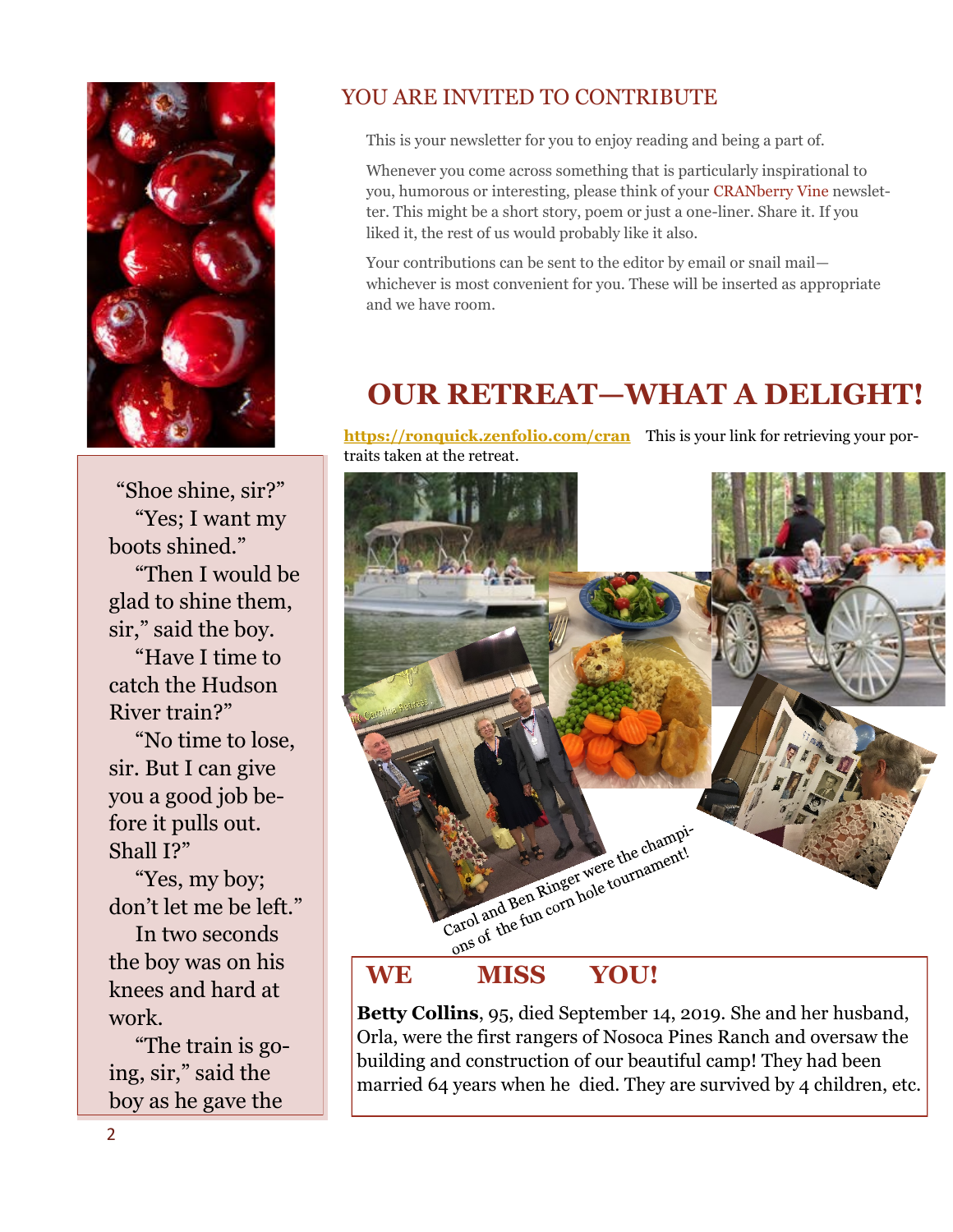

### **OATMEAL CRANBERRY COOKIES**

- 1 cup rolled oats 1/2 cup oat flour 1/2 cup all-purpose flour 1 cup almond flour 1/2 cup sugar 2 tablespoons ground flaxseed 1/2 teaspoon baking powder 1/4 teaspoon sea salt 1/4 cup orange juice 1/4 cup coconut oil
- 1/2 cup dried cranberries

Preheat oven to 350 degrees.

 Lightly grease baking sheet then line with parchment paper. In a large bowl, mix oats, oat flour, white flour, almond flour, sugar, cranberries, ground flaxseeds, baking powder and salt.

 Stir in orange juice and coconut oil into mixture until fully combined.

 Drop heaped tablespoons of dough onto prepared baking sheet, about an inch apart. Slightly flatten.

Bake for about 20 minutes or until golden brown.

Remove from oven, allow to cool on cooling rack.

—submitted by Sharryn Mahorney

Do you have a favorite dairy-free recipe with cranberries? Please share it with Sharryn for an upcoming newsletter. elderbarry7@yahoo.com

### CRAN BOARD MEMBERS

| President, Barry Mahorney                      | 828-391-8233 | elderbarry7@yahoo.com     |
|------------------------------------------------|--------------|---------------------------|
| Vice-president, Sam Leonor                     | 828-367-6502 | seleonor@gmail.com        |
| Treasurer, Carol Hayes                         | 828-595-3118 | chayes1940@gmail.com      |
| Asst Treasurer, Joy Thomas                     | 240-310-5662 | joyfulthomas@icloud.com   |
| Secretary, Peggy Peterson                      | 937-694-9660 | peggy.merle@yahoo.com     |
| Asst Secretary, Ellen O'Connor                 | 828-684-9356 | ellensh $44@$ aol.com     |
| Newsletter Editor, Sharryn Mahorney            | 828-391-8233 | elderbarry7@yahoo.com     |
| Communications, Ron Quick                      | 704-609-1919 | ronaldquick@me.com        |
| Hosting Chairperson, Linda Potgieter           | 828-697-7664 | ladylindafy@bellsouth.net |
| Decorating Chairperson, Linda Miller           | 704-898-4694 | mmggngrg@gmail.com        |
| Pictorial Directory Coordinator, Carol Johnson | 919-859-1550 | cnjhome1@gmail.com        |
| Candid Photographer, Owen Spencer              | 828-606-2844 | oespencer@yahoo.com       |

last touch. The boy counted out the change and ran after the man, but was too late; the train had gone.

 Two years later the same man, on coming to New York, met the boy, but had forgotten him.

 "Didn't I shine your shoes once in the Grand Central depot?"

 "Some boy did," said the man.

 "I am that boy, and here is your change, sir."

 The gentleman was so pleased with the lad's honesty that he went with him to see his mother to thank her for raising such an honest boy.— *Farmer's Advocate, [Signs of the](https://pacificpress.us5.list-manage.com/track/click?u=ee1dbfa4471ec1908fbebbebb&id=13e67b65f2&e=cfded3cb20)  [Times](https://pacificpress.us5.list-manage.com/track/click?u=ee1dbfa4471ec1908fbebbebb&id=13e67b65f2&e=cfded3cb20)*, October 7, 1903.